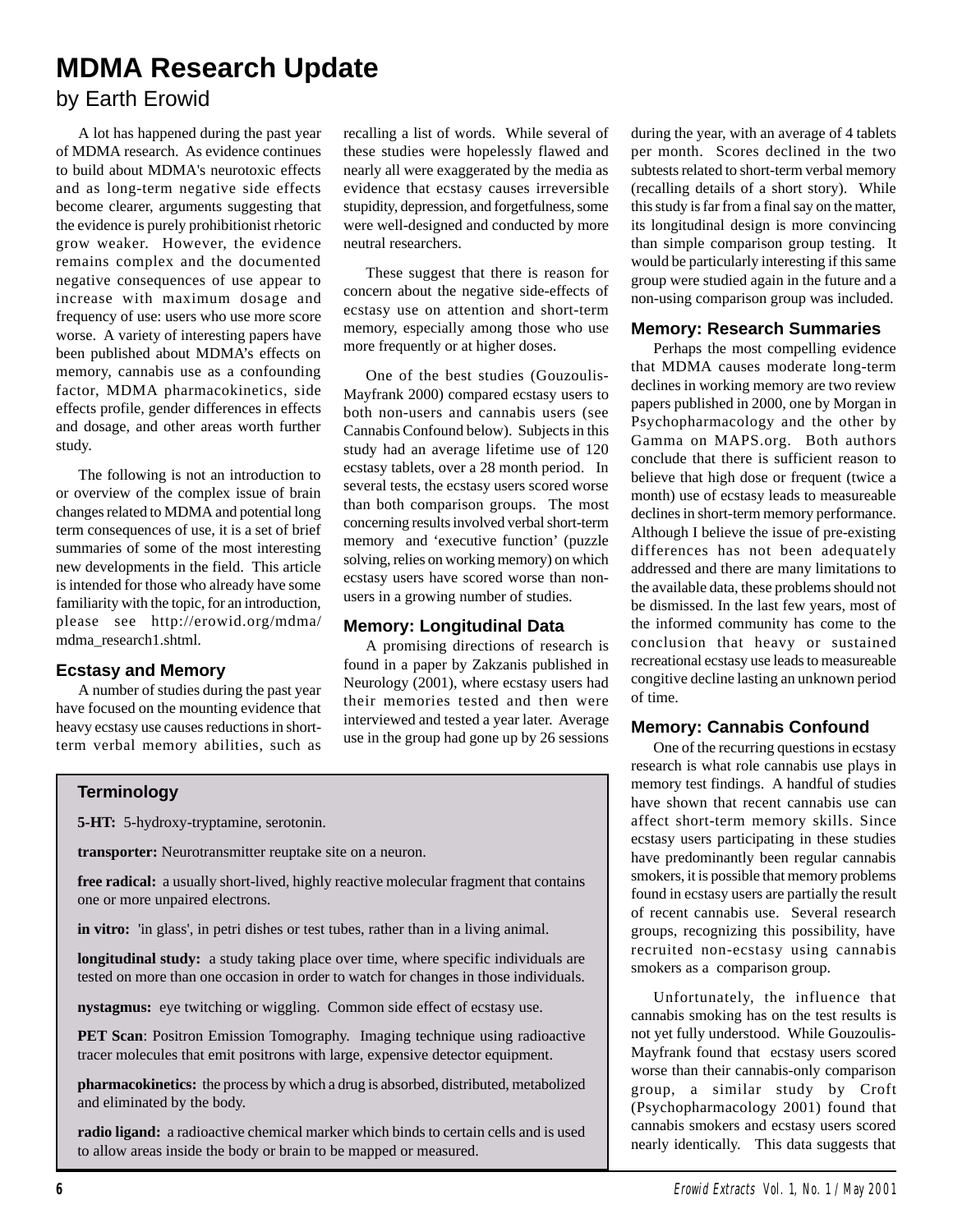the types of memory problems seen in ecstasy users could be substantially attributable to recent cannabis use.

Another interesting piece of data reported by Croft is that although the cannabis smokers had been asked to remain abstinent for 48 hours prior to testing, the actual period of abstinence was much shorter. After testing was completed and participants had been paid, researchers asked how long they had actually abstained. A number of participants admitted to having smoked within the 48 hour abstinence period. Unfortunately, the implications of this type of rule-breaking on other research are difficult to guage.

## **MDMA Halflife**

In the last few years there has been some good research done on the pharmacokinetics of MDMA by Mendelson and colleagues at UCSF (unpublished) and by de la Torre and colleagues, published in the Annals of the New York Academy of Science (2000). One major piece of pharmacology which most users don't know and isn't intuitively obvious is that MDMA's elimination half-life in humans is quite long, around 9 hours. This means that 9 hours after you swallow a single dose of ecstasy, concentrations in the blood have only dropped to half of their peak levels. MDMA levels are still at 1/4 their peak 18 hours after ingestion and 1/8 of their peak levels at 27 hours. It isn't until more than a day and a half after taking MDMA that the body is no longer experiencing direct pharmacological effects of the chemical.

Although MDMA remains in the blood at relatively high concentrations for more than a day and a half, most people experience primary effects for only 4-5 hours.

One proposed mechanism for MDMA neurotoxicity is that after ingestion, MDMA breaks down into a variety of metabolites, some of which are highly reactive molecules called 'free radicals'. Unless properly handled by the brain, these free radicals will damage neurons through a process called 'oxidative stress'. If MDMA concentrations remain high enough for a long enough period of time, the neurons' capacity for processing these metabolites fails, though if doses are low enough, the brain is able to keep up and no damage occurs. Another theory, by Nichols at Purdue, is that the free radicals result from an abnormal metabolism of dopamine.

The longer the brain is exposed to high

doses of MDMA, the more likely it is to suffer cell damage. Boosting (taking a second dose after some period of time) exacerbates the problem because it extends the period of time during which cells are exposed as well as increasing the peak concentrations of MDMA in the system. This increases the likelihood of neuron damage, as well as increasing side effects such as jaw clenching, nystagmus, dry mouth, and dizziness. Extrapolating from recent studies, it appears that taking a 100 mg tablet and then an additional 100 mg after 2 hours is as hard on the brain as taking a single 200mg dose.

## **Non-linear Pharmacokinetics**

The pharamcokinetic data in humans also points out that within the range of therapeutic doses, small increases in dose can cause large increases in blood levels. In the de la Torre paper, an increase from 100 to 150 mg more than doubled the peak plasma levels and therefore increased risk of damage.

## **Anti-oxidants Reduce Damage**

Also important to users is research over the last few years showing that anti-oxidants injected into rats before MDMA exposure reduces or eliminates damage to 5-HT neurons. A recent paper by Shankaran and colleagues (Synapse 2001) showed that antioxidants also reduce tolerance between exposures: rats given MDMA with antioxidants had stronger effects on their next dose of MDMA than rats who weren't given anti-oxidants. Although its unknown how oral anti-oxidant doses in humans compare with those injected in the rats, users should consider using anti-oxidants such as vitamin C and E, and/or alpha-lipoic acid before, during, and after taking ecstasy to minimize risks of cell damage.

## **Gender Differences**

An interesting piece of research recently published was Liechti, Gamma, and Vollenweider's paper "Gender differences in the subjective effects of MDMA" (Psychopharmacology 2001). Data was collected which supports anecdotal reports that women experience a higher level of effects than men, given the same dose per bodyweight. This paper combines data from multiple studies to reach a total of 74 total subjects: 54 male, 20 female. On almost every side effect measure given, women reported higher levels of effects than men, though their reporting of side effects on placebo days were nearly identical.

Unexpectedly, men's blood pressure went up more than women's given the same mg/kg dose. This data confirms a growing body of knowledge showing that women may be more sensitive to mdma than men and suggests strongly that users and therapists should should take gender into account when choosing doses.

## **Side Effects Profile**

Another aspect of Liechti's "Gender differences" paper is a profile of side effects reported by the 74 participants who were given MDMA. While the results are not surprising (jaw clenching and lack of appetite), it is some of the first well collected data on the side effects of pure MDMA. While most users know that jaw clenching is common, its interesting to read that it was experienced by only 60% of those given MDMA in this study (none with placebo), 60% of the subjects reported difficulty concentrating (15% with placebo), 40% experienced some dizziness (1% with placebo), and 53% experienced dry mouth (3% with placebo). Whether interested in therapeutic or personal use, this paper contains some of the most practical information.

## **Serious Adverse Reactions**

While most users don't experience life threatening or dangerous side effects from MDMA, our understanding of the negative reactions continues to deepen. Matthew Baggott, as part of a huge literature review he's been working on over the last 2 years, has written a summary of the medical emergency data available as of March 2001. His review should be available on MAPS.org

## **MDMA Side Effects**

(Liechti, Gamma, Vollenweider 2001)

| <b>Side Effect</b>              |    | <b>MDMA Placebo</b> |
|---------------------------------|----|---------------------|
| <b>Difficulty Concentrating</b> | 59 | 15                  |
| Jaw Clenching                   | 58 | 0                   |
| Lack of Appetite                | 54 | 4                   |
| Dry Mouth / Thirst              | 53 | 3                   |
| <b>Impaired Balance</b>         | 49 | $\Omega$            |
| <b>Restless Legs</b>            | 41 | 1                   |
| Sensitivity to Cold             | 41 | 1                   |
| <b>Dizziness</b>                | 38 | 1                   |
| Sweating                        | 31 | O                   |
| Nausea                          | 14 | З                   |